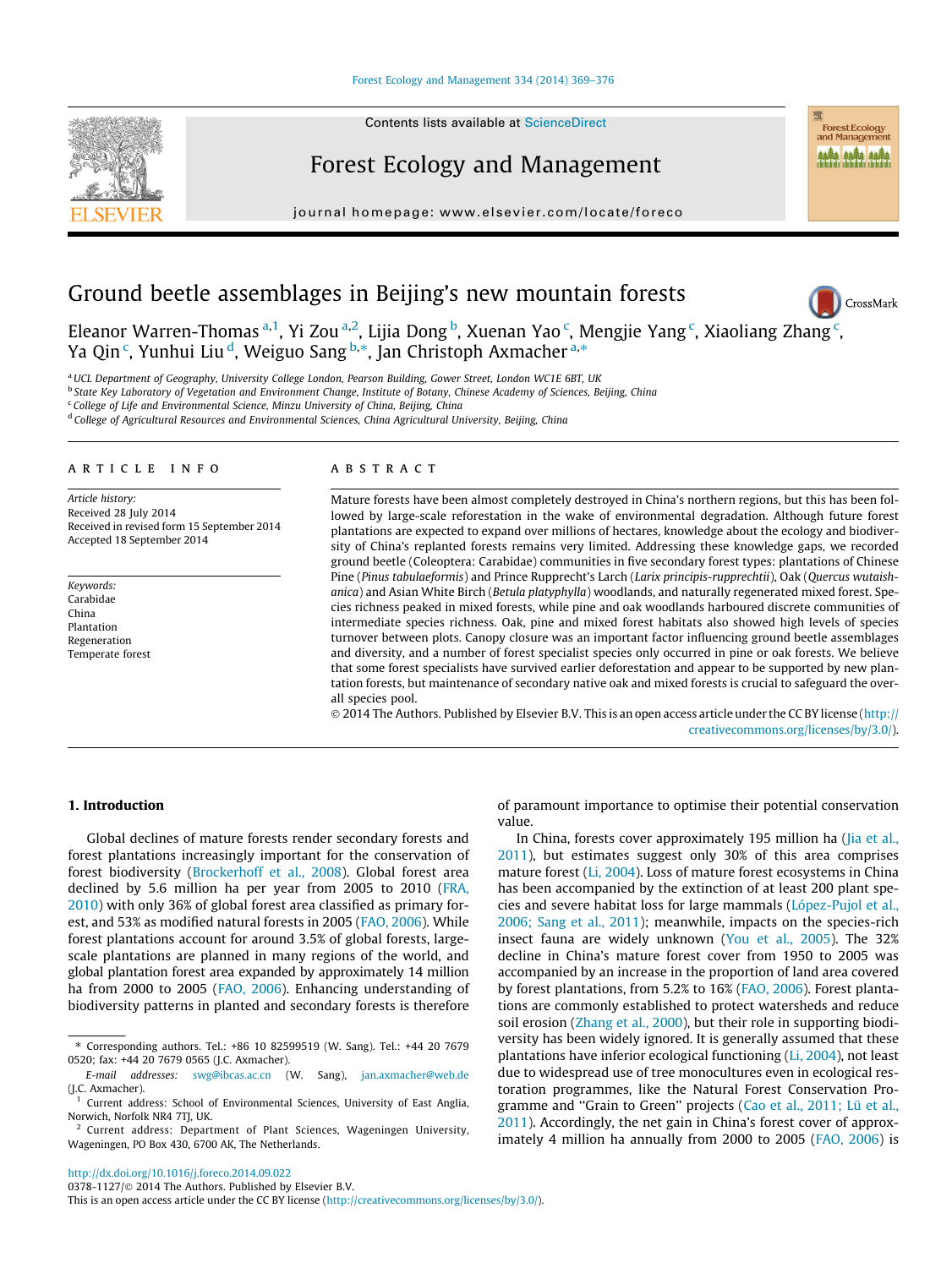believed to have had little influence on forest biodiversity ([Lü et al.,](#page-7-0) [2011\)](#page-7-0).

China's temperate forest zone has been heavily depleted of mature forests, with widespread forest plantations and secondary forests becoming integral in supporting the region's biodiversity. The forested landscape currently comprises a mosaic of patches occupied by native and exotic, broadleaved and conifer tree species ([Ma and Fu, 2000\)](#page-7-0), providing a unique setting for investigations into biodiversity patterns in different secondary and plantation forest types. These patterns are poorly understood, especially in relation to highly species-rich invertebrate taxa like ground beetles (Coleoptera: Carabidae). In Europe and North America, carabids have been commonly used to compare the ecology of pristine forests and exotic conifer plantations ([Magura et al., 2000; Elek et al.,](#page-7-0) [2001\)](#page-7-0), different conifer species plantations ([Jukes et al., 2001;](#page-7-0) [Finch, 2005](#page-7-0)) and in relation to plantation management ([Magura](#page-7-0) [et al., 2002; Fuller et al., 2008](#page-7-0)). Carabids are taxonomically well known at least in temperate areas, their ecology is relatively well understood [\(Lövei and Sunderland, 1996; Kotze et al., 2011\)](#page-7-0) and they are sensitive to environmental change, showing strong habitat specificity and low inter-patch dispersal rates (e.g. [Butterfield](#page-6-0) [et al., 1995; Barbaro et al., 2005; Pearce and Venier, 2006; Work](#page-6-0) [et al., 2008; Koivula, 2011](#page-6-0)). With over 35,000 described species (1573 species known from China) and new descriptions reaching 100 species per year ([Lorenz, 2005; Kotze et al., 2011\)](#page-7-0), they are a mega-diverse taxon.

In comparison to Europe and the US, carabid assemblages in northern China currently remain poorly understood. [Yu et al.](#page-7-0) [\(2010\)](#page-7-0) suggest that in temperate China, native pine (Pinus tabulaeformis (Carr.)) plantations support fewer carabid species and individuals than natural oak (Quercus wutaishanica (Mayr)) forests, while Carabus spp. appear to be more abundant in mixed broadleaf forests and larch plantations than in oak forests [\(Yu et al.,](#page-7-0) [2004\)](#page-7-0). However, little else is known.

Our study therefore addresses the urgent need for a better understanding of changes in ground beetle communities between different temperate forest types in China. We aim to assess the relative contribution of different plantation types and naturally regenerated forests towards  $\alpha$ - and  $\gamma$ -diversity of ground beetles, while also assessing the contribution of environmental factors towards observed diversity patterns. Our findings have implications for the future planning, management and restoration of secondary forests and plantations in the temperate forests of China.

#### 2. Material and methods

#### 2.1. Study area

The study was conducted at the Beijing Forest Ecosystem Research Station (BFERS), 114 km west of Beijing city centre (40°00'N, 115°26'E, [Fig. 1](#page-2-0)) in the transitional zone between the North China Plain and the Mongolian altiplano. The area around the BFERS has an altitudinal range of 800–2300 m and experiences a cool-temperature monsoon climate, with an average annual temperature of 4.8 °C (January –10.1 °C, July 18.3 °C). Average annual precipitation reaches 612 mm, with 78% of rainfall occurring between June and August ([Sang, 2004](#page-7-0)).

The oak-dominated (Q. wutaishanica) forests originally covering most of the study area were destroyed during extensive deforestation in the 1960s [\(Li, 2004; Yu et al., 2010\)](#page-7-0). Subsequent soil erosion and flooding stimulated the establishment of widespread nonextractive forest plantations. Unlike many exotic conifer plantations found across the globe, the plantation tree species are chiefly native to the wider region, although they naturally occur in mixed forests rather than monoculture, and often at different elevations to the current plantations ([Zhang et al., 2009\)](#page-7-0). The resulting reforested landscape is highly fragmented, with a mosaic of different forest and scrub types, farmland and settlements ([Ma and Fu,](#page-7-0) [2000](#page-7-0)).

The area surrounding the BFERS is dominated by secondary Q. wutaishanica woodland, while stands of the native birch species Betula platyphylla (Sukaczev) and B. dahurica (Pall.) have become established, especially at higher elevations. Natural regeneration has also led to the establishment of a mixed forest of broadleaved and conifer species, while non-extractive pine (P. tabulaeformis) and larch (Larix principis-rupprechtii (Mayr.)) plantations cover significant areas. P. tabulaeformis is a popular plantation species naturally co-occurring with Q. wutaishanica at elevations of 1200– 2000 m, whereas L. principis-rupprechtii grows naturally at elevations between 1610 and 2445 m in northern China [\(Zhang et al.,](#page-7-0) [2009\)](#page-7-0), although larch monocultures are commonly encountered at lower altitudes.

We selected study sites in the five dominant forest types: larch, pine, mixed, oak and birch forest. These all harbour a well-developed and diverse understory of subdominant trees, shrubs and herbs. All study sites were located on steep slopes of 15–39° between 1165 m and 1410 m, with larch and birch forest sites located on north-exposed slopes in accordance with their general distribution, while sites representing the other forest types varied in their exposition. Following exploration of forest type boundaries on the ground, four plots were selected in each forest type to survey vegetation and sample ground beetles. Plots were positioned at least 50 m away from each other to ensure sample independence ([Digweed et al., 1995](#page-6-0)). A distance of at least 15 m was kept to any path or open space to minimise edge effects. This was deemed sufficient since carabids do not respond strongly to edge effects in forest landscapes ([Heliölä et al., 2001](#page-6-0)). Plots were located in areas that appeared representative of the overall forest structure, and plot locations were recorded using GPS. In the centre of each plot location, two pitfall traps were set two metres apart, giving a total of eight traps per forest type. Plots were necessarily grouped relatively closely together due to the small patch size of each forest type and the need to avoid transitional zones. Plot locations were selected to provide distinct results in relation to the specific carabid assemblages supported by each forest type.

## 2.2. Ground beetle sampling

Sampling occurred over ten weeks between July and August 2011 and over thirteen weeks between June and September 2012, to coincide with peaks in carabid activity reported from the same area ([Yu et al., 2006](#page-7-0)). Plastic cups with a diameter of 7.5 cm and a depth of 10.2 cm were used as pitfall traps, protected by a metal roof positioned  $\sim$ 6 cm above the cups. Traps were filled with 100–150 millilitres of a super-saturated salt water solution (>300 g salt/L) with a small amount of detergent added to break the surface tension. Salt solution has the advantage of being odourless and not attractive to particular species, thereby minimising bias in the species composition within samples ([Kotze et al.,](#page-7-0) [2011\)](#page-7-0). For the same reason, we did not use bait in the pitfall traps. Traps were emptied at least fortnightly throughout the sampling period, and no disturbance of traps by animals or people was observed during the sampling period. Reliance on pitfall trapping for assessments of carabid communities is associated with known problems, including overrepresentation of large-bodied species ([Work et al., 2002](#page-7-0)), but field testing of alternative methods including light trapping and litter sampling yielded very low capture rates. Pitfall trap samples represent activity densities rather than ''true'' densities ([Baars, 1979; Spence and Niemelä, 1994\)](#page-6-0); therefore, 'abundance' in this paper always refers to 'activity density' rather than true abundance patterns.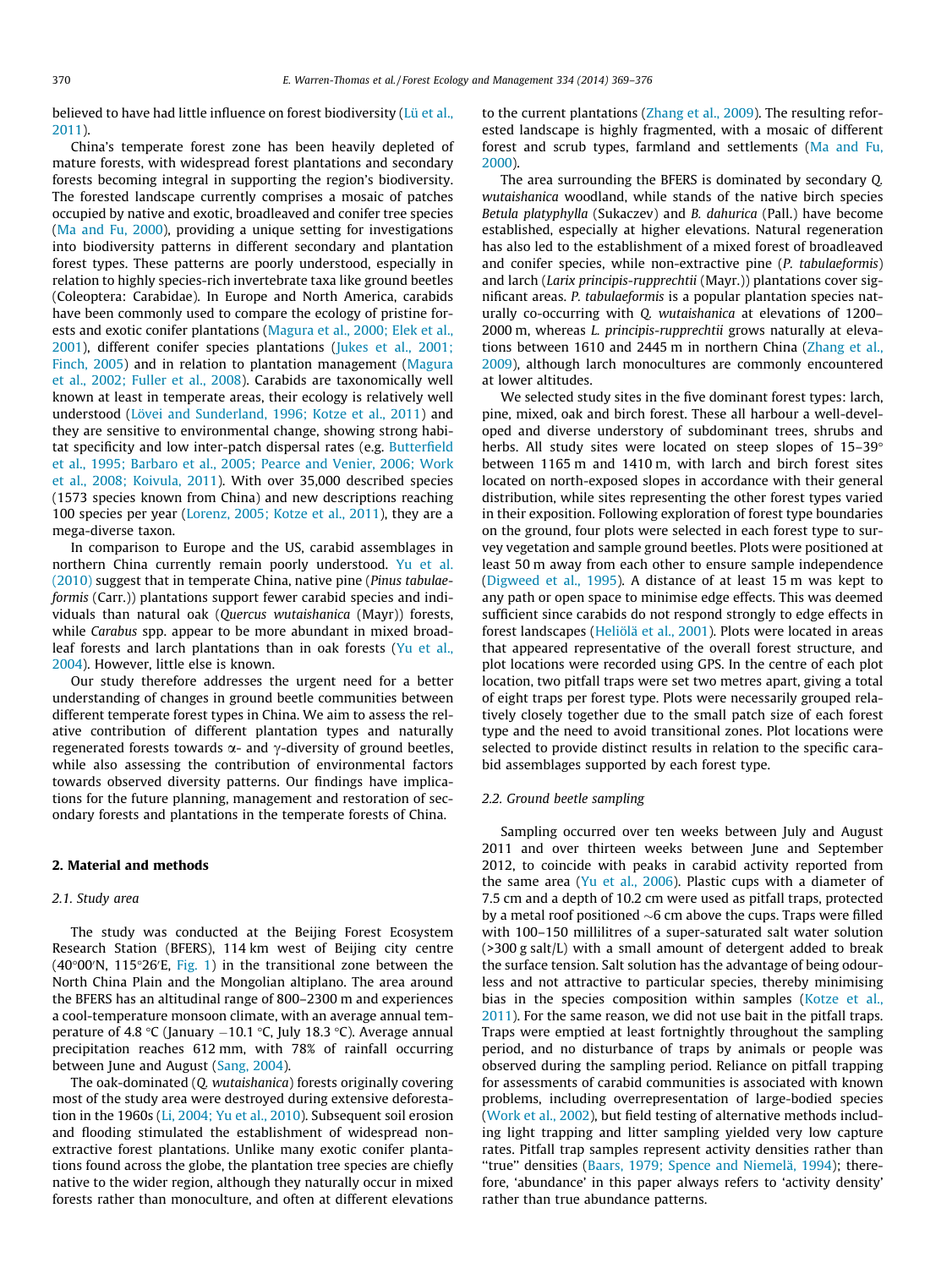<span id="page-2-0"></span>

Fig. 1. Map of the study area, showing (a) the location of the four plots within each forest type in relation to the Beijing Forestry Ecosystem Research Station (BFERS) and (b) the location of the study site in a regional context (roads are shown as grey lines, urban areas as grey shading and provincial boundaries as a solid black line).

All specimens were identified using reference collections at the China Agricultural University and the Chinese Academy of Sciences, as well as online references [\(Berlov, 2002; Anichtchenko](#page-6-0) [et al., 2011](#page-6-0)). They have subsequently been deposited at the Chinese Academy of Sciences.

## 2.3. Environmental data

A number of environmental parameters were recorded within a  $2 \times 2$  m quadrat centred on the two pitfall traps of each plot. Canopy cover density was measured using the canopy scope method ([Brown et al., 2000\)](#page-6-0). Shrub, ground and leaf litter cover were estimated using four  $1 \times 1$  m quadrats placed either side of a 2 m line drawn between the two pitfall traps. Leaf litter samples were collected from a 0.25  $\times$  0.25 m quadrat, clearing everything down to the humus layer [\(Spence and Niemelä, 1994\)](#page-7-0), dried at 60  $\degree$ C and weighed. Shrub and ground vegetation height were also recorded. Aspect and slope were measured using an inclinometer, and altitude was measured using a barometric altimeter.

The presence of all tree and shrub species were recorded in a  $20 \times 20$  m<sup>2</sup> quadrat centred on each plot. This large quadrat was then subdivided into four  $10 \times 10$  m<sup>2</sup> squares where the presence of all herb species was recorded in one  $1m<sup>2</sup>$  plot randomly located in each square. The resulting species lists were used as a measure of plant species richness for each forest type.

## 2.4. Data analysis

All carabid specimens collected from individual traps were pooled at plot level for analysis. Differences in species richness between habitats was investigated using the rarefaction–extrapolating method [\(Chao and Jost, 2012; Colwell et al., 2012](#page-6-0)), which we calculated using iNEXT [\(Hsieh et al., 2013](#page-6-0)). A standardized extrapolated sample size of 600 individuals was selected as basis for the species richness comparisons between different forest types. This number represents four times the smallest total sample size recorded from an individual forest type.

To investigate changes in the species composition and turnover between plots and habitats, non-metric multidimensional scaling (NMDS) of the Chord-Normalised Estimated Species Shared (CNESS) Index [\(Trueblood et al., 1994\)](#page-7-0) was computed for the maximum common sample size of the plot samples (five). The CNESS index was calculated using COMPAH96 [\(Gallagher, 1998\)](#page-6-0), and the non-metric multidimensional scaling plot was created using PASW Statistics 18. Redundancy Analysis (RDA) was subsequently used to establish links between environmental factors and the turnover within the carabid assemblages using ECOM version 1.37 (Pisces Conservation Ltd.). Species abundance data was CHORD transformed prior to the RDA, and multi-collinearity within the z-transformed environmental data was insignificant.

## 3. Results

## 3.1. Carabid abundance and diversity

A total of 1191 ground beetles comprising 23 species were collected in the pitfall traps (Appendix 1). Carabid abundance was notably higher in birch and larch forest than in the other forest types [\(Fig. 2](#page-3-0)a). Three species (Carabus smaragdinus, Harpalus bungii and Panagaeus davidi) were represented by only one individual in our overall samples and a further species (Asaphidion semilucidum) was represented by only one individual within both oak and mixed forests, respectively, while 12 species were represented by at least ten individuals. Pterostichus acutidens (Fairmaire, 1889) was by far the most common species, accounting for 44.4% of the total catch (531 individuals), with highest abundances recorded in larch (representing 64% of all individuals, [Fig. 2f](#page-3-0)) and birch forests (representing 64% of all individuals, [Fig. 2e](#page-3-0)), but also accounting for 57% of all individuals caught in mixed forests ([Fig. 2](#page-3-0)b). Carabus crassesculptus (Kraatz, 1881) made up 16.3% of the total catch (195 individuals), being more evenly distributed across all five forest types with a particularly high dominance (41% of sampled individuals) in pine forest ([Fig. 2c](#page-3-0)). Carabus manifestus (Kraatz, 1881) and Pterostichus adstrictus (Eschscholtz, 1823) made up 8.6% and 6.9% of the total catch, respectively, and both species were most abundant in birch forest, where they represented 16% and 14% of all individuals, respectively ( $Fig. 2e$ ). Finally, Carabus vladimirskyi (Dejean, 1930) represented 6.2% of the total catch (74 individuals), with more than 85% of its specimens collected in oak forest plots, where C. vladimirskyi accounted for 42% of caught individuals ([Fig. 2d](#page-3-0)).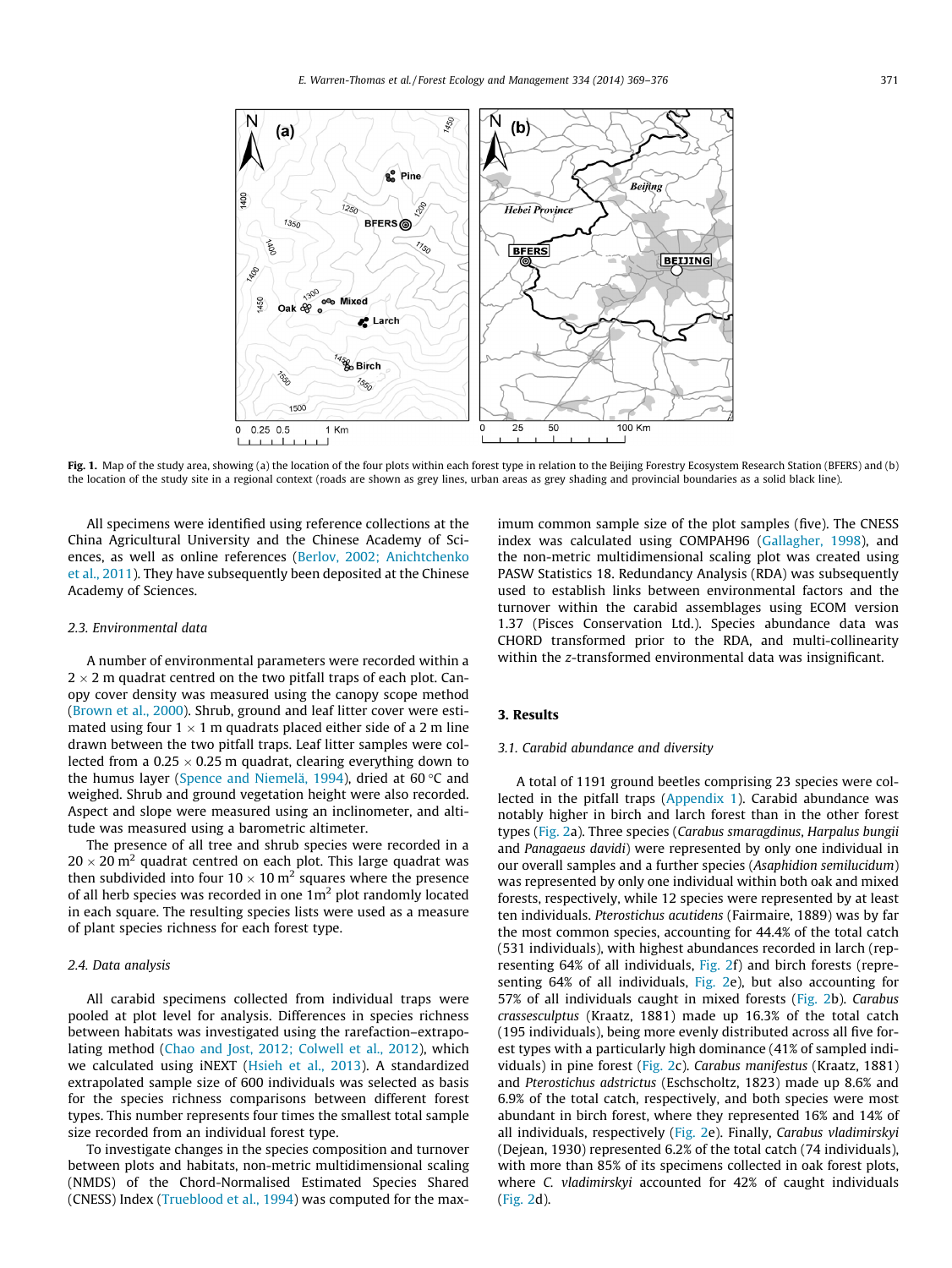<span id="page-3-0"></span>

Fig. 2. Abundance of all carabids across forest types ( $n = 1191$ ) (a) and mean abundance of the five most dominant carabid species (total  $n > 50$ ) in mixed forest (b), pine plantation (c), oak forest (d), birch forest (e) and larch plantation (f) (Error bars represent standard error of the mean; Abbreviations: C. crass = Carabus crassesculptus,  $n = 195$ ; C. mani = Carabus manifestus, n = 103, C. vlad = Carabus vladimirskyi, n = 74, P. acut = Pterostichus acutidens, n = 530, P. adst = Pterostichus adstrictus, n = 83).

Recorded total species richness was highest in mixed forest  $(n = 18)$  and lowest in larch and birch forest  $(n = 13$  for each) (Fig. 3). The estimated extrapolated species richness ( $n = 600$  individuals) for each forest type substantiates this pattern, with mixed forest containing a significantly ( $P < 0.05$ ) higher estimated species



Fig. 3. Measured and estimated carabid species richness harboured by the five forest types (error bars show upper confidence intervals).

richness than all other forest types, while pine and oak forests showed intermediate diversity levels, followed by larch and finally birch forests. The extrapolated species richness of larch forest assemblages was furthermore significantly lower than the species richness in pine plantations, whereas birch forest assemblages were significantly less species-rich then beetle assemblages in mixed and oak forest as well as pine plantations.

In relation to plant species [\(Fig. 4](#page-4-0)), average and total herb and tree species richness were both highest in pine plantations (in total 31 and 11 species, respectively), followed by mixed forests (in total 26 and 10 species, respectively), while average and total shrub diversity was highest in birch (in total 6 species) forests. The lowest vascular plant species richness in all three layers both on average and in total was recorded in oak forests (in total 19 herb, 2 shrub and 4 subdominant tree species).

## 3.2. Beetle community composition

Analysis of the community composition of carabid assemblages ([Fig. 5\)](#page-4-0) reveals that the pine plantation and oak forest harbour dis-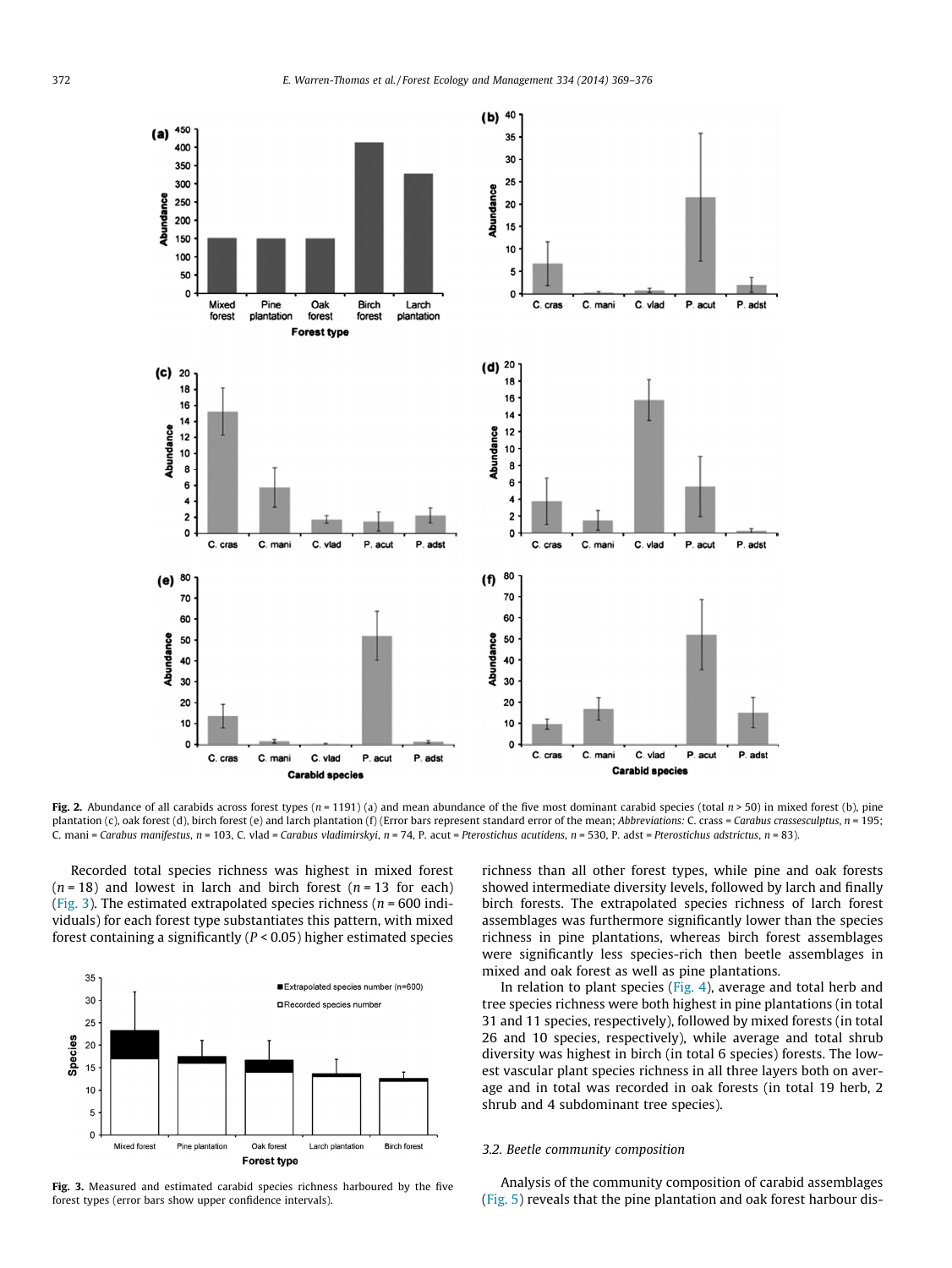<span id="page-4-0"></span>

Fig. 4. Average plant species richness recorded on the plots representing the different forest types (bars indicate standard deviation).



Fig. 5. Non-metric multi-dimensional scaling of the CNESS dissimilarity matrix (Sample size parameter  $m = 5$ , Stress = 0.15).

tinct communities relative to the other forest types. Furthermore, it is apparent that oak, pine and mixed forests show greater heterogeneity in community composition and therefore a higher species turnover between plots than the other forest types. By contrast, birch and larch forest plots show relatively little variation in the species composition.

The environmental parameters investigated in this study (Table 1) exerted only a limited amount of control over the beetle distribution patterns, with the first two RDA axes explaining only 16.2% and 5.9% of species variation, respectively.

Both canopy cover and dry weight of the litter layer exerted some influence, with larch and birch forests being characterised by a high amount of litter and open canopies ([Fig. 6\)](#page-5-0). Oak and pine forests were both characterised by closed canopies, but oak forest litter had a lower relative dry weight. Mixed forests were most heterogeneous in relation to environmental parameters, mirroring the high levels of heterogeneity observed in carabid species composition between samples in this forest type.

Most carabid species are clustered towards the centre of the RDA plot. The abundances of some of these species are likely too low to result in a clear environmental response pattern, while other species may be unaffected by the recorded variables or prefer

Table 1

intermediate environmental settings. However, all five dominant species are clearly associated with distinct habitat conditions. C. vladimirskyi associates strongly with high canopy cover and low leaf litter mass that characterises oak forest samples, while C. crassesculptus also associates strongly with high canopy cover, but only intermediate leaf litter mass and low ground cover. By contrast, P. acutidens has a strong association with open canopies and a high leaf litter mass. P. adstrictus and C. manifestus associate with intermediate values of these parameters. Furthermore, Synuchus sp. and Harpalus coreanus (Tschitscherin, 1895) are notable due to their association with higher ground vegetation cover values.

# 4. Discussion

# 4.1. Carabid abundance, diversity and community composition in different forest types

The carabid diversity recorded from our study area is similar to the species richness reported from northern Europe, where 16 species were recorded in native oak woodland and six in Sitka spruce (Picea sitchensis) plantations in Ireland ([Fahy and Gormally, 1998\)](#page-6-0), while in a managed forestry landscape in Belgium, 23 species were recorded in even-aged conifer (Norwegian spruce Picea abies (L.) Karst and Douglas fir Pseudotsuga menzienzii (Mirb.) Franco) plantations, 30 species in even-aged oak, and 24 species in mixed regenerated conifer-oak stands ([de Warnaffe and Lebrun, 2004\)](#page-6-0). The carabid species richness we observed at Donglingshan is also only marginally lower than that of assemblages in one of the few remaining primary temperate forest ecosystems of northern China, Changbai Mountain, where 47 species were encountered in mature forest habitats along an altitudinal gradient from 700 to 2000 m, while only 20 of these species were found between 1100 and 1500 m in native mature mixed coniferous forest which corresponds to the altitudinal range of our site [\(Zou et al., 2014](#page-7-0)). Our recording of 18 species within secondary mixed forest might therefore suggest that these forests support a considerable proportion of the native forest carabid fauna, although a comparison with the species composition reported from Changbai Mountain shows considerable faunal differences, which might suggest that a substantial proportion of the Donglingshan carabid fauna consists of more generalist species.

In contrast both to studies from North America and Europe that report highest carabid a-diversity in native deciduous woodlands relative to plantations [\(Fahy and Gormally, 1998; Elek et al.,](#page-6-0) [2001; Magura et al., 2003; Finch, 2005](#page-6-0)), and to [Yu et al. \(2010\)](#page-7-0) who report significantly higher diversity in oak forests than in pine plantations in northern China, our results suggest that the native oak-dominated forest harbours a similar diversity to pine plantations, while carabid species richness in these habitats was clearly surpassed by the mixed forests. Despite the natural dominance of oak in the study area, mature pristine forests in this region generally contain a mixture of tree species; high beetle diversity in mixed forest may therefore be a consequence of greater habitat similarity with natural forest that formerly covered the area. Mixed

Environmental parameters recorded within carabid sampling plots; values represent mean and standard deviation for each forest type.

|       | Leaf litter (dry weight, g) | Ground cover (%) | Shrub cover (%) | Max, shrub height (cm) | Canopy cover scores <sup>a</sup> |
|-------|-----------------------------|------------------|-----------------|------------------------|----------------------------------|
| Mixed | $49.7 \pm 30.4$             | $13.7 \pm 12.2$  | $32.9 \pm 25.5$ | $82.2 \pm 62.1$        | $3.3 \pm 0.7$                    |
| Pine  | $80.3 \pm 19.4$             | $14.3 \pm 9.1$   | $40.3 \pm 20.8$ | $93.4 \pm 36.7$        | $8.6 \pm 3.2$                    |
| Oak   | $50.0 \pm 26.9$             | $16.9 \pm 9.8$   | $36.9 \pm 26.1$ | $111.6 \pm 48.6$       | $5.5 \pm 3.6$                    |
| Birch | $58.1 \pm 30.5$             | $4.7 \pm 4.3$    | $43.1 \pm 33.2$ | $128.4 \pm 54.5$       | $5.4 \pm 2.6$                    |
| Larch | $98.8 \pm 2.9$              | $33.1 \pm 23.6$  | $50.9 \pm 27.3$ | $96.6 \pm 47.3$        | $4.9 \pm 1.0$                    |

<sup>a</sup> Measured using a 25 point moosehorn improved according to [Brown et al. \(2000\);](#page-6-0) ratio score out of 25.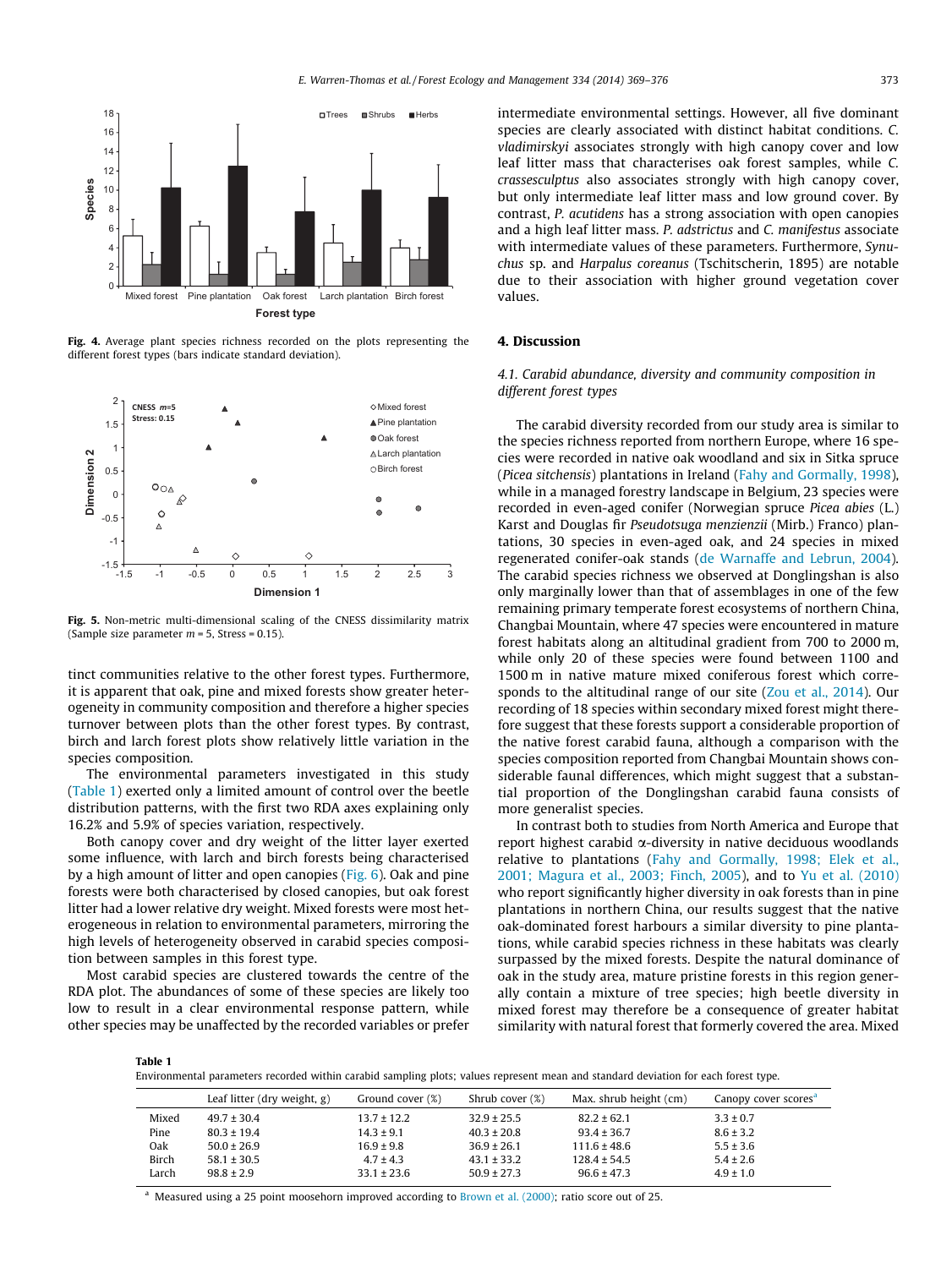<span id="page-5-0"></span>

Fig. 6. RDA ordination plot of environmental variables and carabid species (icons represent samples and italicised names represent species, species names are abbreviated to the first three letters of each part of the binomial name, arrows indicate environmental variables (Leaf litter: dry weight (g), ground and shrub cover: % cover of the respective layer, canopy cover: canopy cover score).

forests also represent a low contrast matrix among other forest types, providing heterogeneous ground cover and leaf litter conditions that can provide microhabitats suitable for a wide variety of carabid species, including species using them chiefly as corridors.

We suggest that the strong differences in canopy cover among forest types is an important factor explaining observed differences in beetle species richness and composition. Canopy cover influences ground beetles indirectly through changes in microclimatic and soil moisture conditions, as well as shaping the density and composition of the understory vegetation layer ([Fuller et al.,](#page-6-0) [2008\)](#page-6-0). Our observation of higher carabid diversity in mixed forest, despite comparatively low canopy cover, seems to contrast earlier findings [\(Niemelä and Spence, 1994; Humphrey et al., 1999; Elek](#page-7-0) [et al., 2001; Finch, 2005; Fuller et al., 2008; Yu et al., 2008, 2009;](#page-7-0) [Oxbrough et al., 2010\)](#page-7-0). However, pine and oak forests, characterised by high canopy cover, contained distinct carabid assemblages within our study region, with high canopy cover thought to be a prerequisite for the occurrence of forest specialists [\(Niemelä and](#page-7-0) [Spence, 1994; Jukes et al., 2001; Mullen et al., 2008; Yu et al.,](#page-7-0) [2008; Oxbrough et al., 2010](#page-7-0)).

Our finding that larch plantations harboured slightly less species-rich and much more homogeneous carabid assemblages than pine plantations, is coherent with observations from Europe and North America that report differences in beetle assemblages among different conifer plantations. Such differences are again linked to shifts in environmental variables and associated microclimatic conditions [\(Humphrey et al., 1999; Ings and Hartley, 1999;](#page-6-0) [Finch, 2005](#page-6-0)). In our study, three factors may be relevant: (1) larch forest specialists are unlikely to occur in the study area, due to L. principis-rupprechtii naturally occurring at much higher elevations than the study area ([Zhang et al., 2009](#page-7-0)), (2) the uniformly lighter canopy of larch in comparison to both native oak and pine forests, which exhibit greater heterogeneity in canopy cover, might render larch forests less suitable for the local forest carabid species pool, favouring a smaller range of more generalist species, and (3) humification of larch litter is reportedly about a third slower than pine litter and two to three times slower than birch leaf litter ([Vedrova,](#page-7-0) [1997\)](#page-7-0), which leads to distinct differences in epigeic conditions that may also affect prey densities. The first two factors can also be assumed to be at work within birch forests, with the observed homogeneity and overlap in carabid species composition within and between these two forest types further supporting this assumption.

[Niemelä et al. \(1992, 1996\)](#page-7-0) argue that a high density of ground vegetation potentially inhibits the movement and prey capture of forest carabids, whereas [Elek et al. \(2001\)](#page-6-0) state that increased ground cover can lead to an enhanced abundance of potential prey. Nonetheless, the influence of the ground vegetation density appears limited in our study, since birch forests had much less dense undergrowth, but yielded very similar samples, both in abundance and assemblage structure, to larch forests with their distinctly denser undergrowth. The homogeneity and similarity in the beetle assemblages in larch and birch forests could be partly attributable to the comparatively cold and exposed conditions of these forests due to their northern exposition, potentially allowing only a limited beetle species pool to thrive in these locations.

## 4.2. Forest type specialists

Very little information is currently available about the ecological preferences of individual carabid species in northern China, but the results of this study have identified some patterns in habitat preference at least for the locally dominant species. The scarcity of primary oak forest in the whole of northern China suggests that some specialist species in these forests might have been lost before detailed recordings of ground beetles began ([Yu et al., 2006](#page-7-0)). In our study area, two different ground beetle communities appear to be associated with high canopy density, which we assume might represent remnants of woodland specialist communities once existing in the area. One of these communities is linked to the native oak woodland, the second to pine plantations. This differentiation has also been recorded in previous studies comparing oak and pine forests ([Day et al., 1993](#page-6-0)) and is further supported by the comparison of these two forest types in the same geographical area ([Yu et al.,](#page-7-0) [2010\)](#page-7-0). It also corroborates studies in Europe that show the existence of closed canopy specialists which are restricted to forests dominated by particular tree species ([Elek et al., 2001\)](#page-6-0). Our results indicate that C. vladimirskyi could represent such a specialist, showing a distribution chiefly limited to dense native oak forests. Further species appear to be widely restricted to either, pine or oak forests, but their overall low abundances do not provide sufficient proof how close these links are. Our results nonetheless suggest that these closed canopy specialists contribute significantly towards the carabid diversity in both pine and secondary oak forests.

On the other side of the specialization spectrum, C. smaragdinus (Fischer-Waldheim, 1823), H. bungii (Chaudoir, 1844) and A. semilucidum (Motschulsky, 1862) represent habitat generalists, since they are also commonly encountered in agricultural fields, orchards and lawns in the agricultural landscape [\(Liu et al., 2010](#page-7-0)). P.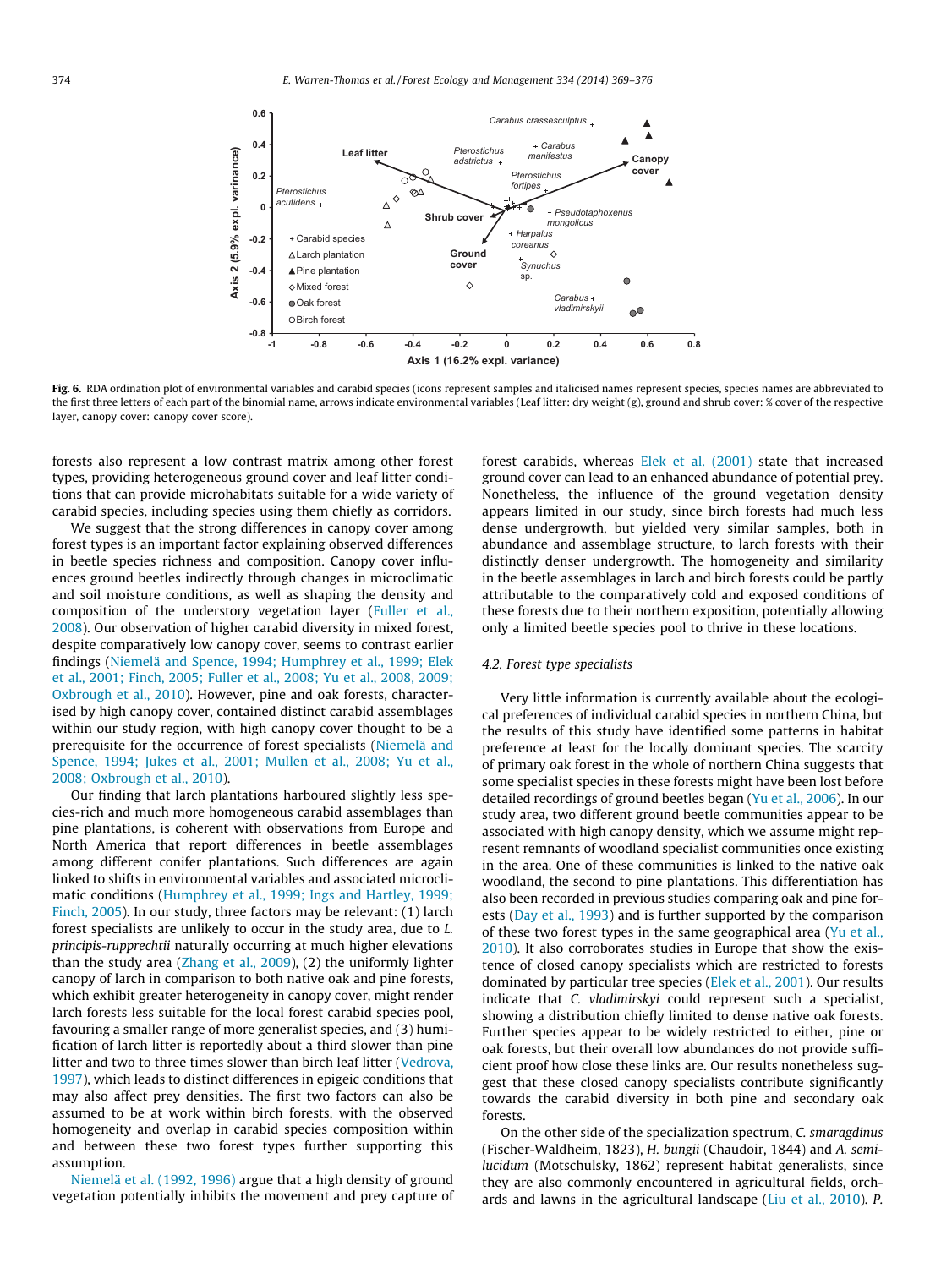<span id="page-6-0"></span>acutidens, the most dominant species in our samples, was highly abundant in birch and larch forests, and substantially rarer in oak and pine forests. [Yu et al. \(2006, 2010\)](#page-7-0) also found few individuals of this species in pine forest, but recorded it in a wide range of forest types and under a wide variety of environmental conditions. However, P. acutidens has not been reported from nearby agricultural landscapes ([Liu et al., 2010](#page-7-0)), suggesting that this is a forest generalist species with a potential preference for open forest canopy conditions.

Some species appear to undergo very high inter-annual variations in population sizes, leading to substantial shifts in resulting  $\alpha$ - and  $\beta$ -diversity patterns. C. crassesculptus for example was one of the most dominant species in our samples, whereas [Yu et al.](#page-7-0) [\(2004, 2006\)](#page-7-0) recorded high abundances of this species in only a single year during a three-year sampling period. Similar patterns emerge for C. manifestus, which was highly abundant only in birch forest during our study period, while [Yu et al. \(2004\)](#page-7-0) found a high abundance of this species in larch forests. Finally, C. vladimirskyi was highly abundant in oak forests in 2012, but rarely encountered in 2011 samples. While no detailed records detailing the larval development of Carabus species in China are currently available, some Carabus spp. in Europe are known to live for several years and reproduce more than once, and an individual's development can take more than one season in poor environmental conditions or when food availability is low [\(Lövei and Sunderland, 1996\)](#page-7-0). Such characteristics could partly explain the observed inter-annual variations.

## 5. Conclusion

Overall, this study provides important insights into the different carabid communities found in plantations and secondary forests in northern China. Despite the history of widespread deforestation in the 1960s, forest specialist species preferring closed forest canopies appear to have persisted, presumably in remote, small pristine forest islands in the mountainous landscapes, from where they successfully re-colonised the newly-establishing secondary forests and forest plantations. Different forest types furthermore clearly support distinct assemblages, with north-exposed birch and larch forests harbouring highly abundant, species-poor and homogeneous ground beetle communities, while secondary mixed forests contain the highest  $\alpha$ -diversity in ground beetles, hence contributing significantly to  $\gamma$ -diversity. At the same time, mixed forest beetle assemblages are distinctly different to both, pine and oak forests. The high degree of spatial aggregation exhibited by many carabid species and their low overall abundances support our assumptions that they are chiefly limited to small, distinct habitat patches. The most appropriate restoration strategy for carabid beetle diversity and the potential associated control of invertebrate pest species across this forest landscape therefore needs to involve the maintenance of both within-stand and between-stand heterogeneity, with particular emphasis on variations of canopy closure. Future forest plantations should be developed with a strong focus on locally native species to further support the colonisation of remnant populations of forest specialists into China's new forests.

# Acknowledgements

This study was facilitated by the support and generous funding of the Chinese Academy of Sciences Fellowship for International Scientists (Fellowship Number 2011T2S18), the "111 Program" from the Bureau of China Foreign Expert – Ministry of Education (contract no. 2008-B08044) and the National Science Foundation of China (no. 31270478). Eleanor Warren-Thomas was also supported by a NERC Masters Studentship. We are very grateful to Professor Liang Hongbin and Liu Ye from the Institute of Zoology, Chinese Academy of Sciences, who assisted in identification of a number of difficult species. Duan Meichun provided valuable assistance with specimen preparation. Professor Yu Xiao-Dong kindly provided reprints of his papers that were not available in the UK. Sincere thanks also go to the staff at Beijing Forest Ecosystem Research Station for their hospitality and to two anonymous reviewers for their helpful comments.

## Appendix A. Supplementary material

Supplementary data associated with this article can be found, in the online version, at <http://dx.doi.org/10.1016/j.foreco.2014.09.022>.

## References

- Anichtchenko, A.V., Barsevskis, A., Belov, V., Brezina, B., Bulirsch, B., Coulon, J., Chibilov, E.A., Lorenz, W., Makarov, K.V., Panin, R., Stachowiak, M., Toribio, M., Vlasenko, A., Wiesner, J., Zinovyev, E., 2011. Carabidae of the World. <[http://](http://carabidae.pro/carabidae.html) [carabidae.pro/carabidae.html>](http://carabidae.pro/carabidae.html) (accessed 26.08.11).
- [Baars, M.A., 1979. Catches in pitfall traps in relation to mean densities of carabid](http://refhub.elsevier.com/S0378-1127(14)00563-5/h0010) [beetles. Oecologia 41, 25–46.](http://refhub.elsevier.com/S0378-1127(14)00563-5/h0010)
- [Barbaro, L., Pontcharraud, L., Vetillard, F., Guyon, D., Jactel, H., 2005. Comparative](http://refhub.elsevier.com/S0378-1127(14)00563-5/h0015) [responses of bird, carabid, and spider assemblages to stand and landscape](http://refhub.elsevier.com/S0378-1127(14)00563-5/h0015) [diversity in maritime pine plantation forests. Ecoscience 12, 110–121](http://refhub.elsevier.com/S0378-1127(14)00563-5/h0015).
- Berlov, O.E., 2002. Atlas of Ground Beetles of Russia. [<http://www.zin.ru/Animalia/](http://www.zin.ru/Animalia/Coleoptera/eng/atlascar.htm) [Coleoptera/eng/atlascar.htm>](http://www.zin.ru/Animalia/Coleoptera/eng/atlascar.htm) (accessed 26.08.11).
- [Brockerhoff, E., Jactel, H., Parrotta, J., 2008. Plantation forests and biodiversity:](http://refhub.elsevier.com/S0378-1127(14)00563-5/h0025) [oxymoron or opportunity? Biodivers. Conserv. 17, 925–951](http://refhub.elsevier.com/S0378-1127(14)00563-5/h0025).
- [Brown, N., Jennings, A., Wheeler, P., Nabe-Nielsen, J., 2000. An improved method for](http://refhub.elsevier.com/S0378-1127(14)00563-5/h0030) [the rapid assessment of forest understorey light environments. J. Appl. Ecol. 37,](http://refhub.elsevier.com/S0378-1127(14)00563-5/h0030) [1044–1053.](http://refhub.elsevier.com/S0378-1127(14)00563-5/h0030)
- [Butterfield, J., Luff, M.L., Baines, M., Eyre, M.D., 1995. Carabid beetle communities as](http://refhub.elsevier.com/S0378-1127(14)00563-5/h0035) [indicators of conservation potential in upland forests. Forest Ecol. Manage. 79,](http://refhub.elsevier.com/S0378-1127(14)00563-5/h0035) [63–77.](http://refhub.elsevier.com/S0378-1127(14)00563-5/h0035)
- [Cao, S., Chen, L., Shankman, D., Wang, C., Wang, X., Zhang, H., 2011. Excessive](http://refhub.elsevier.com/S0378-1127(14)00563-5/h0040) [reliance on afforestation in China's arid and semi-arid regions: lessons in](http://refhub.elsevier.com/S0378-1127(14)00563-5/h0040) [ecological restoration. Earth-Sci. Rev. 104, 240–245.](http://refhub.elsevier.com/S0378-1127(14)00563-5/h0040)
- [Chao, A., Jost, L., 2012. Coverage-based rarefaction and extrapolation: standardizing](http://refhub.elsevier.com/S0378-1127(14)00563-5/h0045) [samples by completeness rather than size. Ecology 93, 2533–2547](http://refhub.elsevier.com/S0378-1127(14)00563-5/h0045).
- [Colwell, R.K., Chao, A., Gotelli, N.J., Lin, S.Y., Mao, C.X., Chazdon, R.L., Longino, J.T.,](http://refhub.elsevier.com/S0378-1127(14)00563-5/h0055) [2012. Models and estimators linking individual-based and sample-based](http://refhub.elsevier.com/S0378-1127(14)00563-5/h0055) [rarefaction, extrapolation and comparison of assemblages. J. Plant. Ecol. 5, 3–21.](http://refhub.elsevier.com/S0378-1127(14)00563-5/h0055)
- [Day, K.R., Marshall, S., Heaney, C., 1993. Associations between forest type and](http://refhub.elsevier.com/S0378-1127(14)00563-5/h0060) [invertebrates – ground beetle community patterns in a natural oakwood and](http://refhub.elsevier.com/S0378-1127(14)00563-5/h0060) [juxtaposed conifer plantations. Forestry 66, 37–50.](http://refhub.elsevier.com/S0378-1127(14)00563-5/h0060)
- [de Warnaffe, G.B., Lebrun, P., 2004. Effects of forest management on carabid beetles](http://refhub.elsevier.com/S0378-1127(14)00563-5/h0065) [in Belgium: implications for biodiversity conservation. Biol. Conserv. 118, 219–](http://refhub.elsevier.com/S0378-1127(14)00563-5/h0065) [234.](http://refhub.elsevier.com/S0378-1127(14)00563-5/h0065)
- [Digweed, S.C., Currie, C.R., Carcamo, H.A., Spence, J.R., 1995. Digging out the](http://refhub.elsevier.com/S0378-1127(14)00563-5/h0070) [''digging-in effect'' of pitfall traps: influences of depletion and disturbance on](http://refhub.elsevier.com/S0378-1127(14)00563-5/h0070) [catches of ground beetles \(Coleoptera: Carabidae\). Pedobiologia 39, 561–576.](http://refhub.elsevier.com/S0378-1127(14)00563-5/h0070)
- [Elek, Z., Magura, T., Tóthmérész, B., 2001. Impacts of non-native Norway spruce](http://refhub.elsevier.com/S0378-1127(14)00563-5/h0075) [plantation on abundance and species richness of ground beetles \(Coleoptera:](http://refhub.elsevier.com/S0378-1127(14)00563-5/h0075) [Carabidae\). Web Ecol. 2, 32–37](http://refhub.elsevier.com/S0378-1127(14)00563-5/h0075).
- [Fahy, O., Gormally, M., 1998. A comparison of plant and carabid beetle communities](http://refhub.elsevier.com/S0378-1127(14)00563-5/h0080) [in an Irish oak woodland with a nearby conifer plantation and clearfelled site.](http://refhub.elsevier.com/S0378-1127(14)00563-5/h0080) [Forest Ecol. Manage. 110, 263–273.](http://refhub.elsevier.com/S0378-1127(14)00563-5/h0080)
- FAO, 2006. Global Forest Resources Assessment 2005 Progress Towards Sustainable Forests. FAO Forestry Paper 147.
- [Finch, O.D., 2005. Evaluation of mature conifer plantations as secondary habitat for](http://refhub.elsevier.com/S0378-1127(14)00563-5/h0090) [epigeic forest arthropods \(Coleoptera: Carabidae; Araneae\). Forest Ecol.](http://refhub.elsevier.com/S0378-1127(14)00563-5/h0090) [Manage. 204, 21–34](http://refhub.elsevier.com/S0378-1127(14)00563-5/h0090).
- FRA, 2010. CountrySTAT Food and Agriculture Data Network. FRA 2010 Interactive Database. Food and Agricultural Organisation of the United Nations. <[http://](http://countrystat.org/home.aspx?c=FOR) [countrystat.org/home.aspx?c=FOR>](http://countrystat.org/home.aspx?c=FOR) (accessed 28.11.13).
- [Fuller, R.J., Oliver, T.H., Leather, S.R., 2008. Forest management effects on carabid](http://refhub.elsevier.com/S0378-1127(14)00563-5/h0100) [beetle communities in coniferous and broadleaved forests: implications for](http://refhub.elsevier.com/S0378-1127(14)00563-5/h0100) [conservation. Insect Conserv. Diver. 1, 242–252.](http://refhub.elsevier.com/S0378-1127(14)00563-5/h0100)
- Gallagher, E.D., 1998. Compah 96. < [http://alpha.es.umb.edu/faculty/edg/files/](http://alpha.es.umb.edu/faculty/edg/files/edgwebp.htm) [edgwebp.htm](http://alpha.es.umb.edu/faculty/edg/files/edgwebp.htm)> (accessed 18.12.11).
- [Heliölä, J., Koivula, M., Niemelä, J., 2001. Distribution of carabid beetles \(Coleoptera,](http://refhub.elsevier.com/S0378-1127(14)00563-5/h0110) [Carabidae\) across a boreal forest–clearcut ecotone. Cons. Biol. 15, 370–377.](http://refhub.elsevier.com/S0378-1127(14)00563-5/h0110)
- Hsieh, T.C.K., Ma, H., Chao, A., 2013. iNEXT Online: Interpolation and Extrapolation (Version 1.0). <http://chao.stat.nthu.edu.tw/blog/software-download/>. [<http://chao.stat.nthu.edu.tw/blog/software-download/](http://chao.stat.nthu.edu.tw/blog/software-download/)>. (accessed 05.09.14).
- [Humphrey, J.W., Hawes, C., Peace, A.J., Ferris-Kaan, R., Jukes, M.R., 1999.](http://refhub.elsevier.com/S0378-1127(14)00563-5/h0120) [Relationships between insect diversity and habitat characteristics in](http://refhub.elsevier.com/S0378-1127(14)00563-5/h0120) [plantation forests. Forest Ecol. Manage. 113, 11–21](http://refhub.elsevier.com/S0378-1127(14)00563-5/h0120).